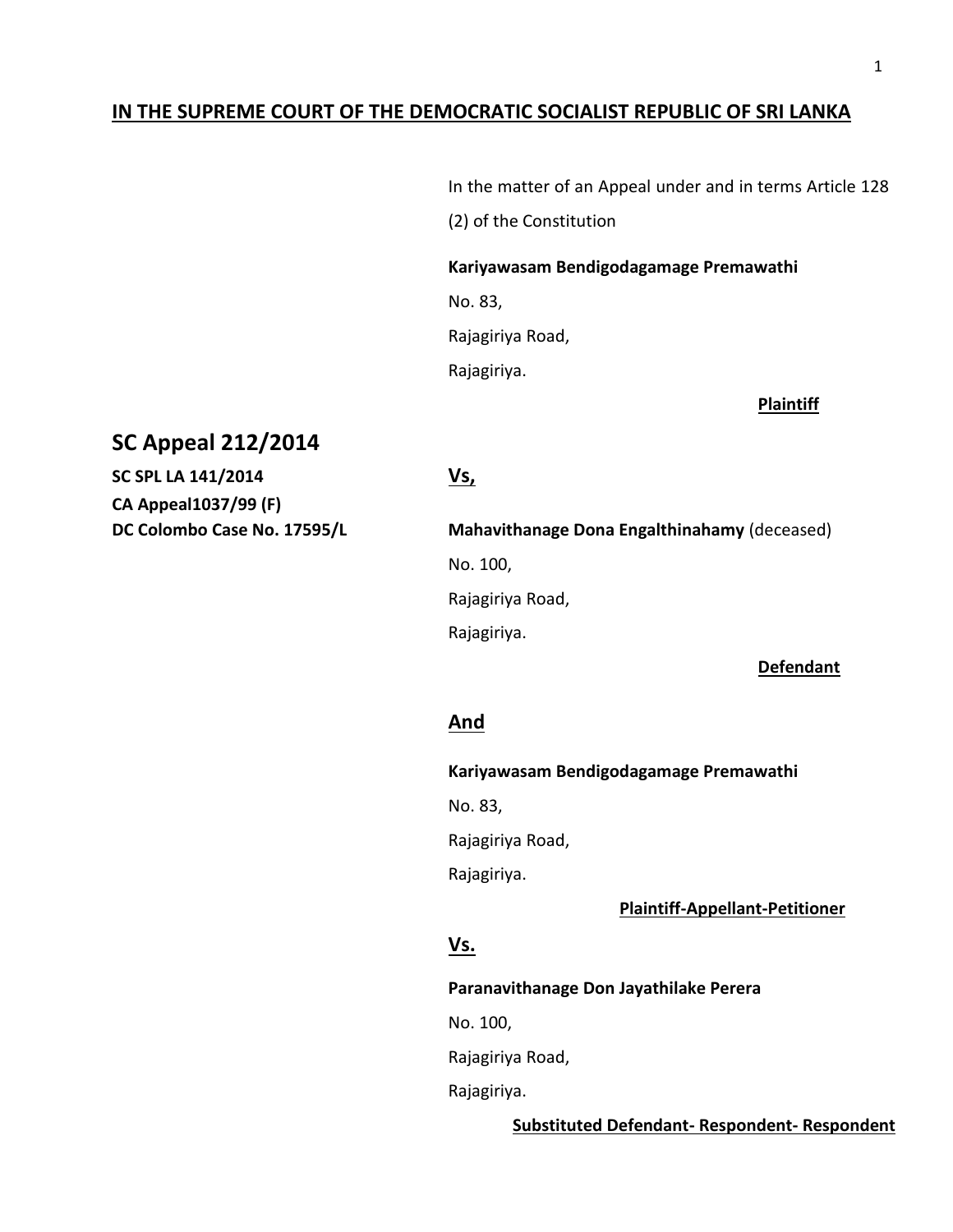### **And Now Between**

**Kariyawasam Bendigodagamage Premawathi** 

No. 83,

Rajagiriya Road,

Rajagiriya.

#### **Plaintiff-Appellant-Petitioner-Appellant**

# **Vs,**

**Paranavithanage Don Jayathilake Perera (dead)** No. 100, Rajagiriya Road, Rajagiriya.

#### **Paranavithanage Don Nishantha Kumara Perera**

No. 100, Rajagiriya Road, Rajagiriya.

# **Substituted Defendant- Respondent-Respondent**

**Before:** Justice Vijith K. Malalgoda, PC Justice E.A.G.R. Amarasekara Justice Yasantha Kodagoda, PC

Counsel: Jagath Wickramanayake, PC with Ms. Gimhani Jayaweera for the Plaintiff-Appellant-Appellant Sanath Weerasinghe with Jayalath Hissella for the Defendant-Respondent-Respondent

Argued on: 01.07.2020

Judgment on:10.03.2021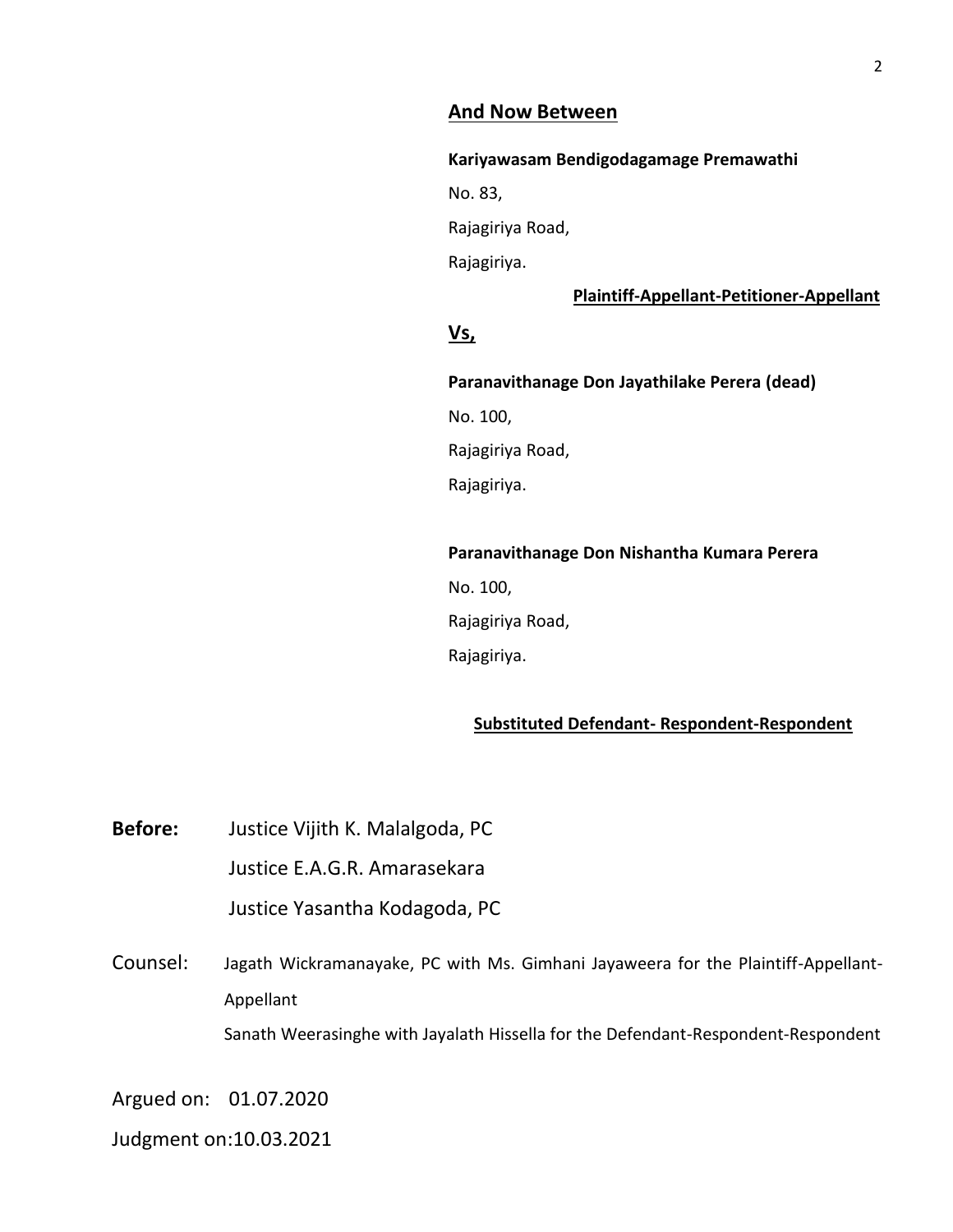#### **Vijith K. Malalgoda PC J**

The Plaintiff-Appellant-Appellant (hereinafter referred to as "the Appellant") instituted proceedings before the District Court of Colombo, against the original Defendant namely, Mahavithanage Dona Engalthinahamy seeking *inter alia* a declaration of title and ejectment from the premises described in the Second Schedule to the Plaint. However, the substituted Defendant-Respondent-Respondent (hereinafter referred to as "the Respondent") has filed his answer denying the averments contended in the plaint and took up the position that the said premises is governed by the Rent Act No 07 of 1972 (hereinafter referred to as "the Rent Act") and prayed for a dismissal of the action, as he was the lawful tenant of the premises in question.

At the trial 8 issues were framed and no admissions were recorded on behalf of the parties. Based on the evidence led at the trial, the learned Judge of the District Court had delivered Judgment dated 02<sup>nd</sup> of December 1999 dismissing the plaint. Being aggrieved by the said Judgment of the District Court, the Appellant appealed to the Court of Appeal, but the said appeal too was dismissed by the Court of Appeal by its judgement dated  $26<sup>th</sup>$  on June 2014.

The Appellant had preferred the instant appeal against the said judgement of the Court of Appeal. This Court on 14th November 2014, having heard the submissions made by the Counsel for the Appellant, granted Special Leave on the following questions of law, which reads as follows:

- i. Is the Judgment dated  $26<sup>th</sup>$  June 2014 by the Court of Appeal wrong in Law?
- ii. Has the Court of Appeal erred in law in failing to consider that neither the Defendant nor the Substituted Defendant were/are tenants of the Appellant in relation to the premises in suit?
- iii. Has the Court of Appeal erred in law in failing to consider that the Defendant and the substituted Defendant have failed to discharge the burden of proving their right to possession of the premises in suit?

As revealed before us, the original position taken by the Appellant before the District Court was that the Appellant being the lawful owner of the premises referred to in the schedule, is entitled for the declaration and ejectment of the original Defendant namely Mahavithanage Dona Engalthinahamy who was in illegal occupation of the said premises claiming to be a tenant. The Appellant had further denied the tenancy of the said Defendant.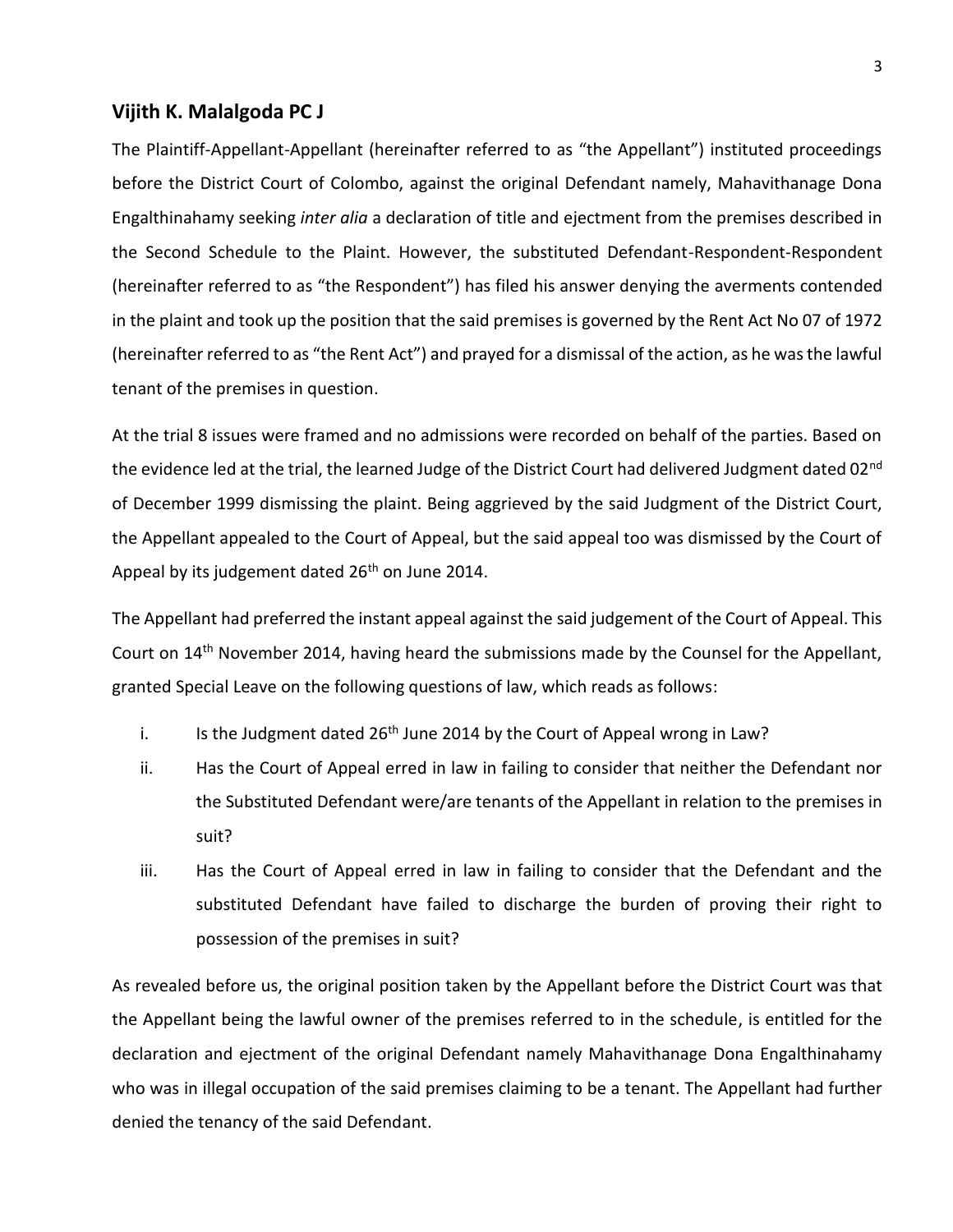In the said plaint there is no reference to any tenancy agreement with any person by the Appellant or by the Appellant's predecessor in title. The original Defendant Engalthinahamy had passed away immediately after the instant case was filed before the District Court and Paranavithanage Don Jayathilake Perera the son of Engalthinahamy was substituted in her place (the Respondent)

Even though the Respondent did not directly admit the Appellant's title to the land by his answer, he took up the position that until the death of his father Martin Perera, he was the tenant of the Appellant and the Appellant's predecessor in title. The Appellant has accepted the rent deposited at the Municipal Council by late Martin Perera and after the death of his father, his mother namely Mahavithanage Dona Engalthinahamy succeeded to the tenancy by operation of law and similarly he too succeeded to the tenancy on the demise of his mother by operation of law. It was the position of the Respondent that both his late mother and himself were occupants of the said premises during the tenancy of his late father.

As further observed by this court, the plaint before the District Court was instituted seeking a Declaration of Title and to eject the Defendant (the Respondent) from the premises in question. However, the evidence transpired a vindicatory action in order to recover possession of the said property.

Availability of a vindicatory action as against a Declaratory action was discussed by *Gratiaen J* in the case of *Pathirana Vs. Jayasundara 58 NLR 169 at page 173* as follows;

"A decree for a declaration of title may, of course be obtained by way of additional relief *either* in a *rei vindicatio* action proper (which is in truth an action *in rem*) or in a lessor's action against his overholding tenant (which is an action *in personam*). But in the former case, the declaration is based on proof of ownership; in the latter, on proof of contractual relationship which forbids a denial that the lessor is the true owner"

Therefore, it is necessary to consider whether the Appellant had succeeded in establishing a vindicatory action before the District Court. This position was considered both, by the learned District Judge who delivered the original judgment, as well as their Lordships of the Court of Appeal. In the absence of any valid challenge by the Respondent to the title of the property in question, the learned District Judge had correctly decided the title to the property in question in favour of the Appellant as follows;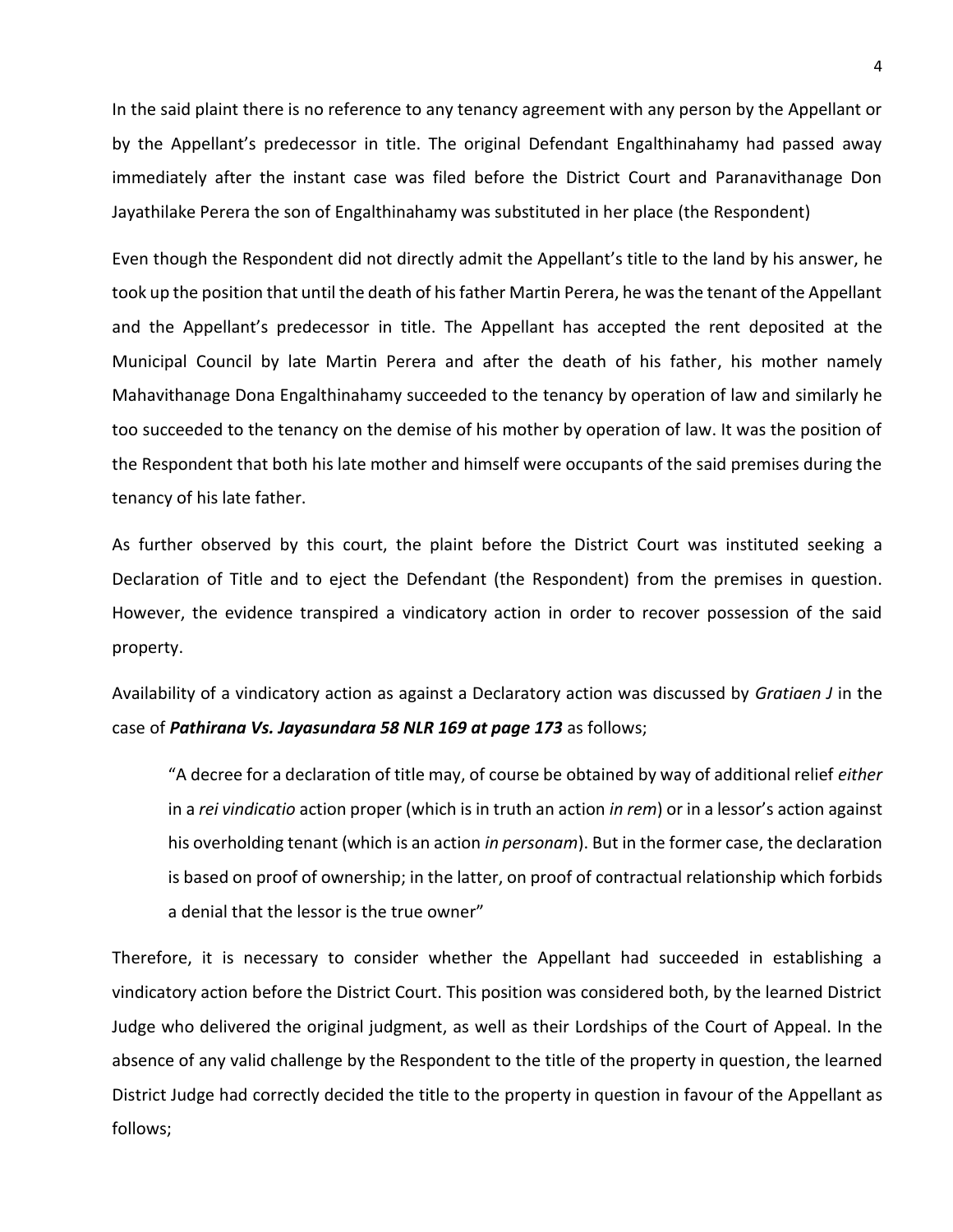"මෙම ස්ථානයට අදාල අයිතිය සම්බන්ධයෙන් පැහැදිලි සාක්ෂි පැමිණිල්ලෙන් ඉදිරිපත් කර ඇත. පැ.1 වශයෙන් ඉදිරිපත් කර ඇති පුසිද්ධ නොතාරිස් පේ. ඒ. රොබට් පෙරේරා යන අයගේ අංක 1623 දරණ ඔප්පුව මගින් මේ ස්ථානයේ අයිතිය පැමිණිලිකාරිය සතුවී ඇත. ඒ බව සනාථ කරමින් ඇය සාකෂි ඉදිරිපත් කර ඇත. පැමිණිලිකාරියගෙන් ඒ සම්බන්ධයෙන් හරස් පුශ්න විත්තිය අසා ඇතත් පැමිණිලිකාරිය සතු චිකී අයිතිවාසිකම දුර්වල කිරීමට තරම් බලවත් සාකෂියක් විත්තියෙන් ඉදිරිපත් නොකරන ලදී. ස්ථානයට අදාල අයිතිය සම්බන්ධයෙන් පැමිණිලිකාරිය දී ඇති එම සාකෂිය බිඳ හෙලීමට ද, විත්තියට පුළුවන්කමක් ලැබී නැත. ඒ් අනුව මෙම ස්ථානයට අදාල අයිතිය සම්බන්ධයෙන් පැමිණිලිකාරිය දී. ඇති චිම සාක්ෂිය පිළිගනිමින්, නඩුවට අදාල ස්ථානයේ අයිතිය පැමිණිලිකාරිය සතු බව තීරණය කරමි." [at page 105 of the brief]

Even though there was no dispute with regard to the paper title of the property or ownership, the action was mainly intended to eject the original Defendant and the Respondent in the instant appeal who were the wife and the child of the original tenant, said Martin Perera. The main contention of this action and the evidence led before the trial seems to be, the ejectment of the original Defendant and the Respondent, after the death of Martin Perera. In this regard, the Appellant took up the position that the original defendant as well as the Respondent were unlawful occupiers of the said property but not tenants under the provisions of the Rent Act.

At this juncture, it is important to consider whether the original Defendant or the Respondent in the instant appeal are protected tenants under the provisions of the Rent Act. The Appellant in her evidence before the District Court admitted that Martin Perera was the tenant of the property in question until his death and the original defendant was his wife and the Respondent was his son. Appellant admitted the above fact in her evidence as follows;

- තමා කොයි අවස්ථාවකදීවත් උත්සාහ කලේ නෑ මේ විත්තිකරුගේ මවවත් පියාවත් මේ g: විත්තිකරුවත් ඔය ස්ථනයේ කුලී කරුවන් ලෙස සිටියා කියලා කියන්න?
- පියා කුලී නිවසියෙක් කියලා පිලිගන්නවා. ඊට පසුව අනිත් අය කුලී ගෙව්වේ නෑ.  $\mathsf{C}^{\mathsf{:}}$ මිය ගිය අය නමින්මයි කුලී ගෙව්වේ.
- තමා පියා කිව්වේ මාටින් පෙරේරාට? g:
- ඔව්  $\mathcal{C}$
- චිතකොට මාටින් පෙරේරා කුලී නිවසියෙක් ? g:
- ඔව්  $\mathsf{C}^{\mathsf{:}}$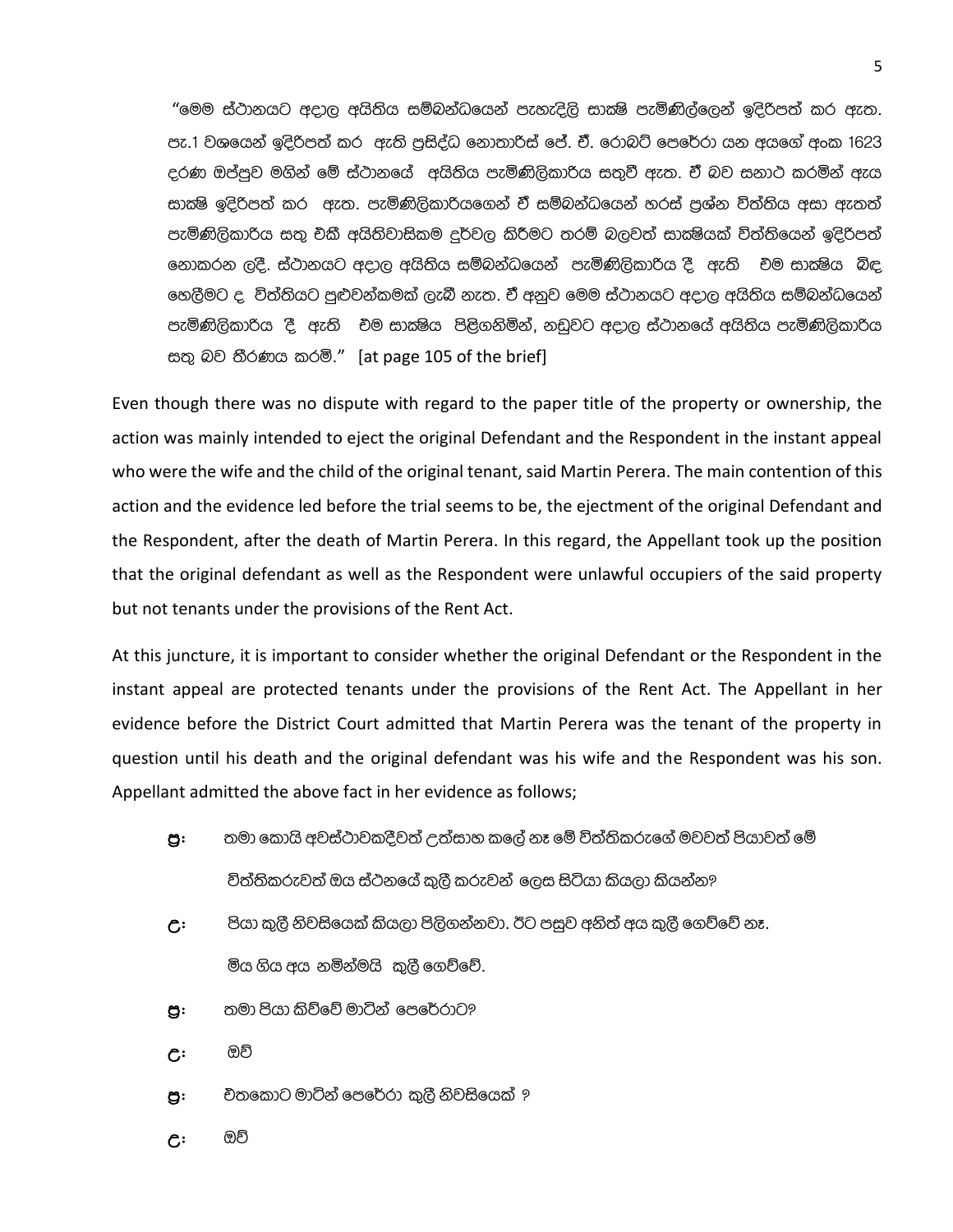……………………………

# $g$ : මාටින් පෙරේරා කෝට්ටේ නගර සභාවේ තැන්පත් කරපු කුලී මුදල් තමා කෝට්ටේ නගර සභාවෙන් ලබා ගත්තා ?

**උ: ඔ**ව්

[At page 82 of the brief: Evidence given by the Appellant at the trial dated  $9<sup>th</sup>$  of December 1998]

Even though the Appellant accepted Martin Perera as the tenant, the position taken by the Appellant with regard to the original Defendant and the Respondent was that, none of them were accepted as the tenants of the property in question since Engalthinahamy the original Defendant and Jayathilake Perera the Respondent continued to deposit the rent to the Municipality under the name of Martin Perera. Neither of them had made any application either to the rent board or to the Appellant, requesting them to continue as the tenants at the premises in question.

When considering the above argument, it is necessary to first consider whether the premises in question is governed by the Rent Act. The facts of the case clearly shows that the tenancy of the Martin Perera was admitted by the Appellant while giving evidence at the trial. Further, there was an application before the Rent Board, but no objection was raised on the ground of lack of jurisdiction. Other than that, the rent of the premises was continuously deposited at the Municipality during the latter part of the time of Martin Perera which was accepted by the Plaintiff. In the said circumstances I have no doubt in concluding that the premises in question is covered by the provisions of the Rent Act.

In the above context, it is necessary to consider the legality of the position taken up by the Appellant before this court.

Section 36 of the Rent Act deals with the question of the continuance of a tenancy upon the death of the tenant. Under Common law, the contract of tenancy comes to an end on the death of the tenant. Therefore, it is open for the landlord to decide who his tenant should be. On the other hand, under Section 18 of the Rent Restriction Act, No. 29 of 1948, it was possible for certain persons to continue the tenancy on the death of the tenant with giving notice prescribed by the said Act to the landlord [*vide: Karunaratne vs Fernando, 73 NLR 457*]. In the said circumstances the failure to give such notice would result in him losing his right to continue with the Tenancy.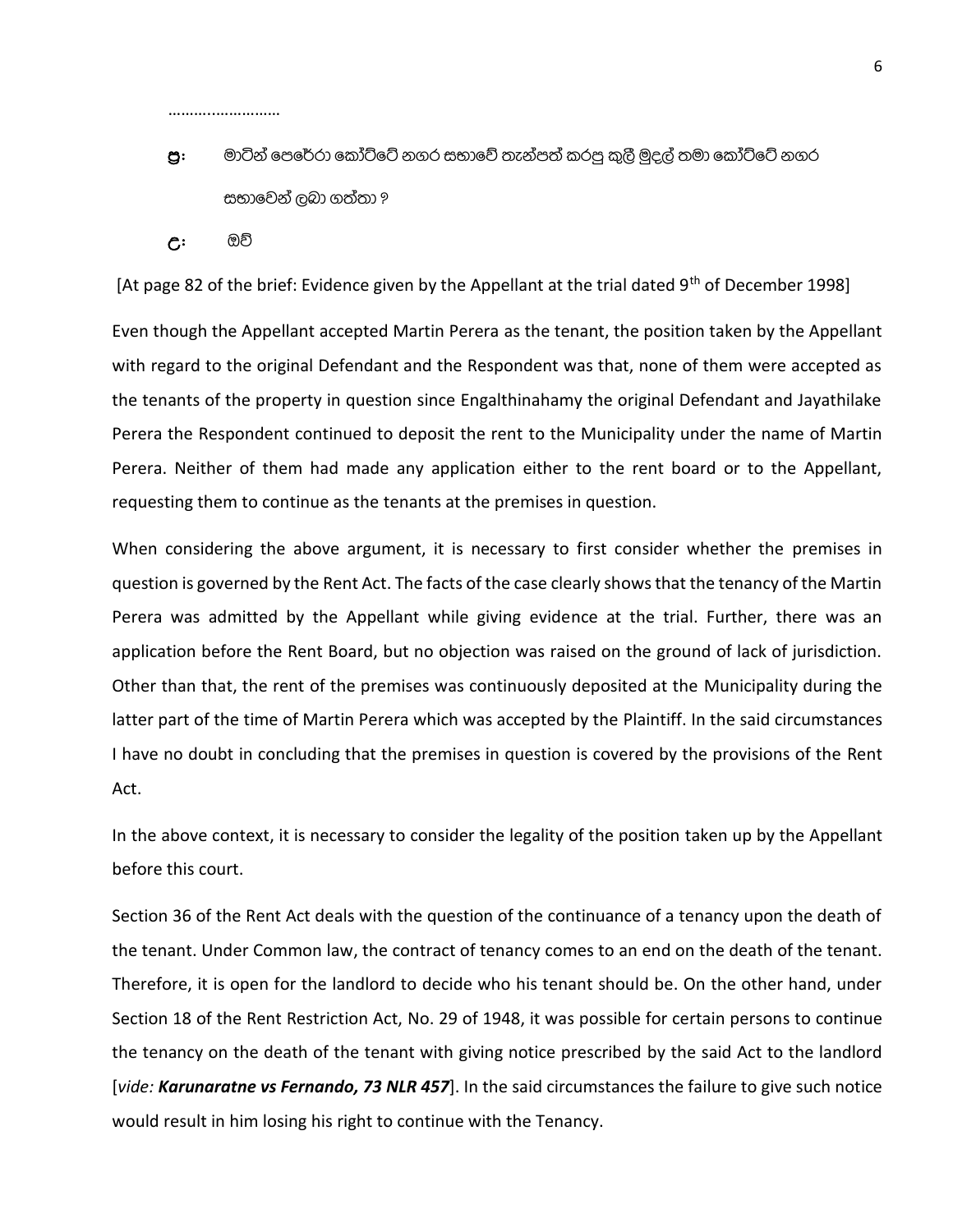However, with the introduction of the new Rent Act, the question of such notice does not arise, since giving of notice by prospective tenant has been excluded and the Section 36 of the Rent Act precisely defines the continuance of the tenancy after the death of the tenant. Therefore, giving notice is not required to continue the tenancy. Under this section, the landlord has no choice and is bound to accept as tenant one of the persons specified in the said section.

Section 36 reads as follows;

#### **Section 36;**

- (1) Notwithstanding anything in any other law, the succeeding provisions of this section shall have effect in the event of the death of the tenant of any premises. For the purposes of this subsection, a person shall be deemed to be the tenant of any premises notwithstanding that his tenancy of such premises has been terminated by the expiry of the notice of the termination of the tenancy given by the landlord thereof, if at the time of his death he was in occupation of such premises.
- (2) Any person who
	- a) in the case of residential premises, is the surviving spouse or child or parent or unmarried brother or sister of the deceased tenant or brother or sister of the deceased tenant if he was unmarried at the time of death, and was a member of the household of the deceased tenant during the whole of the period of six months immediately preceding his death, and
	- b) ……….

In the Court of Appeal decision of *Abdul Kalyoom and others vs Mohomed Mansoor (1988) 1 SLR 361***,** *S. N Silva J* (as he then was) has examined the said Section 36 as follows;

"Tenancy right being personal do not pass to the tenant's heirs but under the Rent Laws special provision has been made for such tenancy rights to pass to successors eligible under the special statutory criteria – Section 18 of the Rent Restriction Act and now Section 36 of the Rent Act of 1972. While under S. 18 of the Rent Restriction Act succession to the tenancy would depend upon the eligible person giving written notice to the landlord, under S. 36 of the Rent Act, no such notice is required. The eligible person succeeds to the tenancy without such notice….."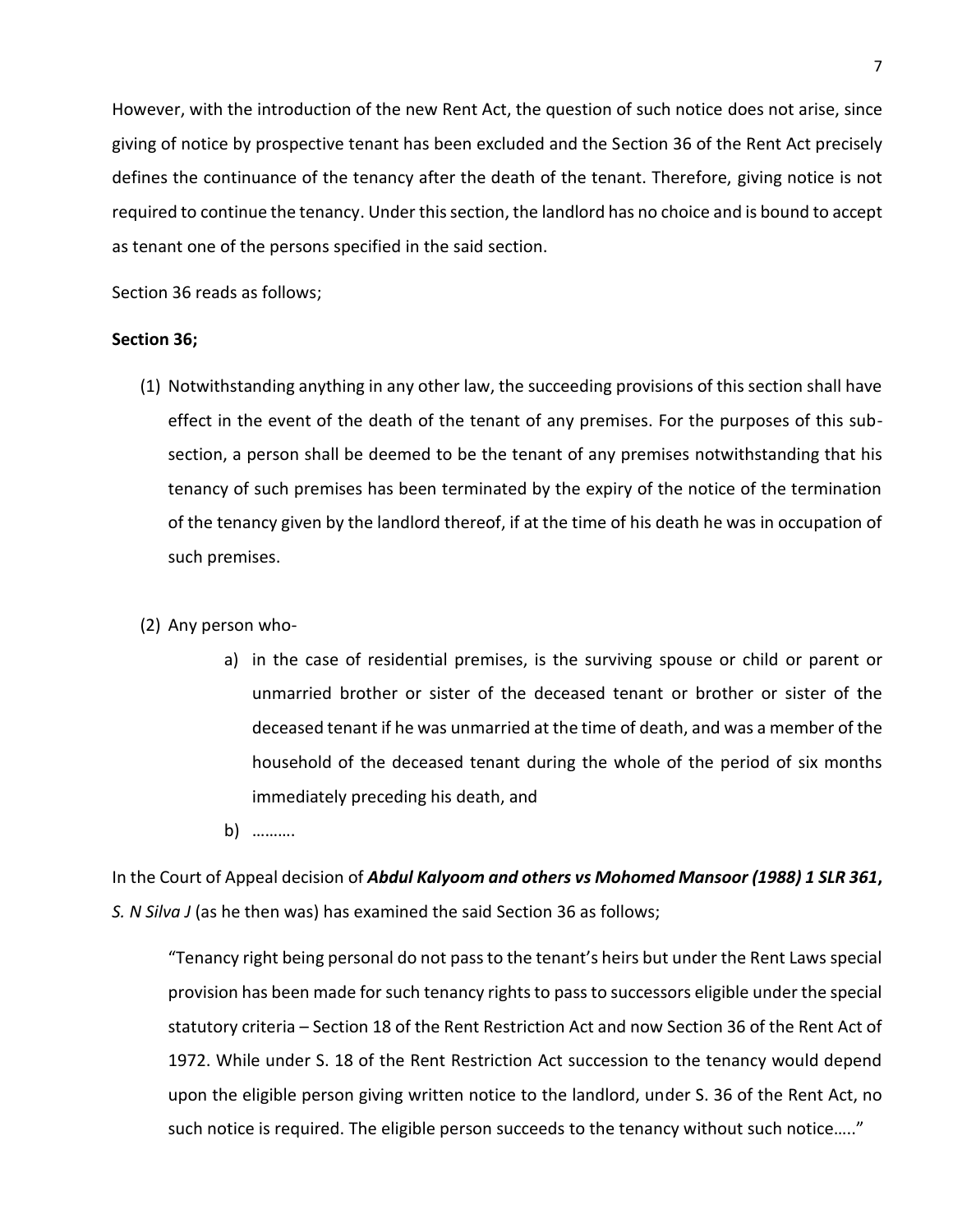As observed by this court, the Appellant had not disputed the fact, that the original Defendant and the Respondent were the surviving, or the lawful spouse and the child of the said tenant, Martin Perera.

- $g$ : 72. 11. 23 වෙනිදා වෙනකොට උසාවියේ ඉන්න විත්තිකරු මේ ස්ථානයේ බුක්තියේ සිටියා කියලා තමා දන්නවාද? 72, 11, 23 වෙනිදා වෙනකොට අද අධිකරණයේ සිටින විත්තිකරු අදාල ස්ථානයේ බුක්තියේ සිටියා නේද?
- $c$ : මාටින් පෙරේරා සමඟ තමා සිටියේ.
- $g$ : මාටින් පෙරේරා කියන්නේ කවුද?
- $c$ : එයාගේ පියා. විත්තිකරුගේ පියා.

[At page 68 & 69 of the Brief: Evidence given by the Appellant at the trial dated 9<sup>th</sup> of December 1998] Further,

- $g$ :  $\vec{c}$ ී අනුව තමා දන්නවා 43 ඉදලා තමාට කියන්න බැරි වුනත් , සාමාන $x$ යෙන් තමාගේ තේරෙන වයසේ ඉදලා කවුද පදිංචි වෙලා හිටියේ කියලා <u>ඉ</u>
- $c$ : මාටින් පෙරේරා සමඟ එයාගේ දරුවෝ පදිංචි වෙලා හිටියා
- $g$ : මාටින් පෙරේරා ඇරෙන්න කවුද තව පදිංචි වෙලා හිටියේ ?
- $c$  පිංගල්තිනාහාමි
- $g$ : මාටින් පෙරේරාගේ කවුද චංගල්තිනාහාමි ?
- උ: පවුල
- ප: තව කවුද පදිංචි වෙලා හිටියේ ?
- $c$   $\epsilon$ රුවෝ හිටියා
- $g$ :  $q$ ද අධිකරණයේ ඉන්නේ මාට්න් පෙරේරාගේ දරුවෙක් නේද ?
- උ: ඔව්

[At page 71 & 72 of the brief: Evidence given by the Appellant at the trial dated 9<sup>th</sup> of December 1998]

It is trite law that if the material facts are not challenged at the trial, there is no need to prove such undisputed facts. Accordingly, the evidence at the trial reveals the acceptance of this relationship by the Appellant. In the said circumstances, it is observed that the Respondent is entitled to continue with the tenancy following the death of the tenant, said Martin Perera. [*Croos Vs. Sakaff (1998) 1 SLR 68*]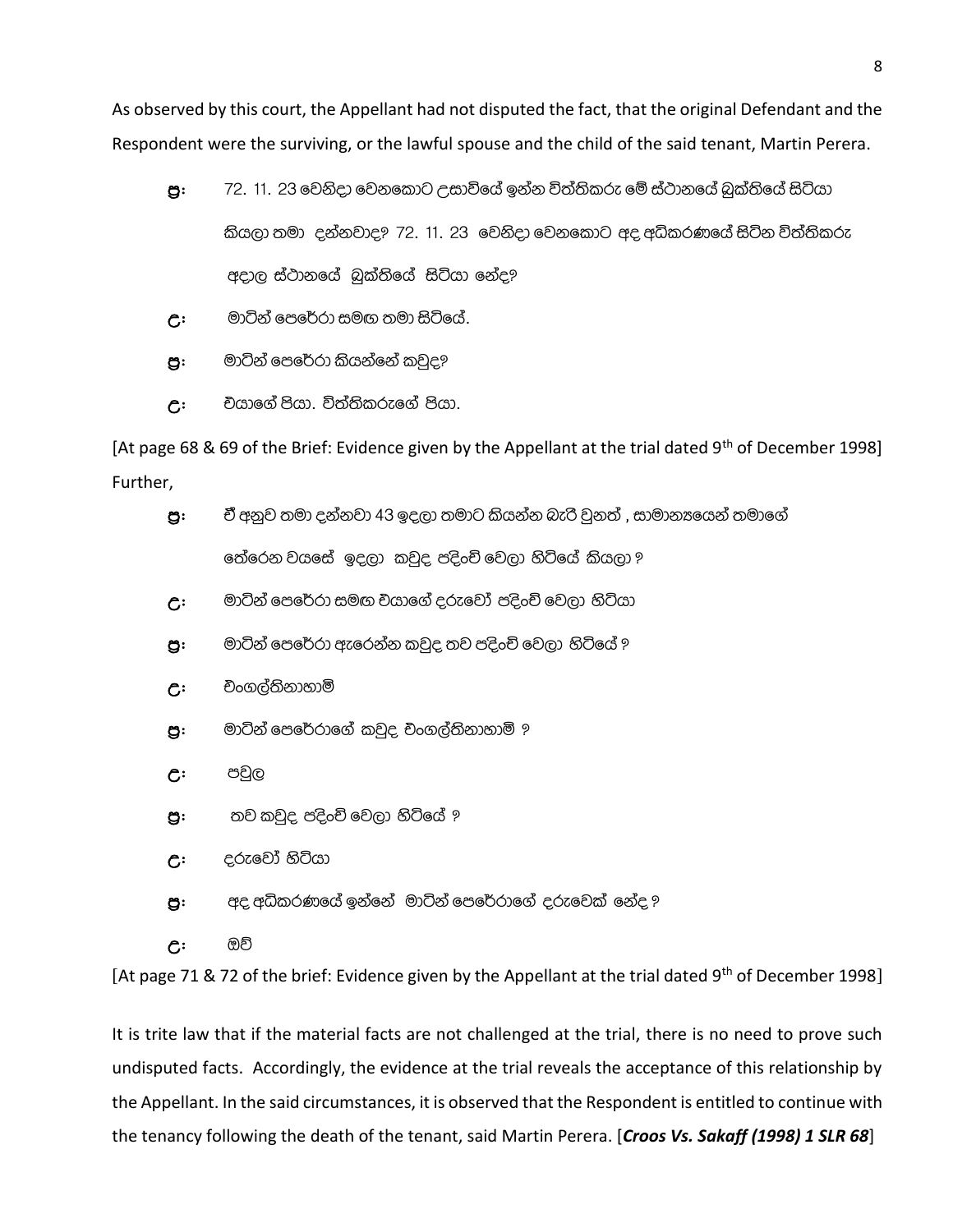However, the Appellant argued that, there cannot be double succession, based on the death of the Original Defendant but I do not think it is necessary to consider the said argument at this juncture, since the court has to decide the case as at the date of instituting the action.

The next argument of the Appellant was the Respondent's failure to attorn their names as the new tenants. However, on the perusal of the submissions made by the Counsel for the Appellant with regard to the attornment and presumption of attornment, it is clear that this question will only arise if there is a change of the ownership. There was no change of ownership in the instant case after the death of Martin Perera whose tenancy was not in dispute. In addition, as already observed in this judgement, no notice is required to be given to the landlord, under Section 36 of the Rent Act.

The learned Judge of the District Court has clearly discussed this point in the Judgment, as;

"ඇටෝර්න්මන්ට් යනුවෙන් සඳහන් කරන්නේ. යම් කිසි ස්ථානයකට ඇති අයිතිය වෙනස්වීම පිළිබඳව දැනුම් දීම මත, කුලී නිවසියා විසින් කුියා කර තිබිය යුතුය යන්නයි. චිසේ නම් මෙහිදී බල පැවැත් වෙන්නේ, අයිතිය වෙනස්වීම පිළිබඳව කුලී නිවසියාට දැනුම් දීමයි. මෙම ස්ථානයේ අයිතිය පැමිණිලිකාරිය බව පිළිගනිමින් මාට්න් පෙරේරා යන අය කුලී ගෙවා ඇති අතර , එම කුලිය පැමිණිලිකාරිය විසින් භාරගෙනද ඇත. ඉන් අනතුරුව පැමිණිලිකාරිය සතු අයිතිය වෙනස් වීමක් සිදුව නොමැත. කුලී ගෙවන අය වෙනස් වුවත් අයිතිකාරියගේ නමින් තවදුරටත් සියලුම මුදල් තැන්පත් කර ඇති බව ඉදිරිපත් වී ඇති සියලුම සාක්ෂි අනුව පැහැදිලි වන කරුණකි. චිසේ නම් ඇටෝර්න්මන්ට් යන කිුයාව මෙම නඩුවට අදාල කර ගත නොහැකි කරුණකි ............."

[At page 109 of the brief]

The Appellant has further argued that the said Respondent has failed to pay the rent and therefore, he was in unlawful occupation of the said premises. During the trial before the District Court, the documents marked V1 to V9 were submitted as evidence to show the rent deposited with the Municipal Council which was accepted by the Appellant.

On the other hand, the evidence of the Witness from the Municipal Council revealed that the original Defendant and the Respondent too had continued to pay rent to the Municipal Council under the name of the said Martin Perera (vide: page 97 to 100 of the Appeal brief). Although the Appellant has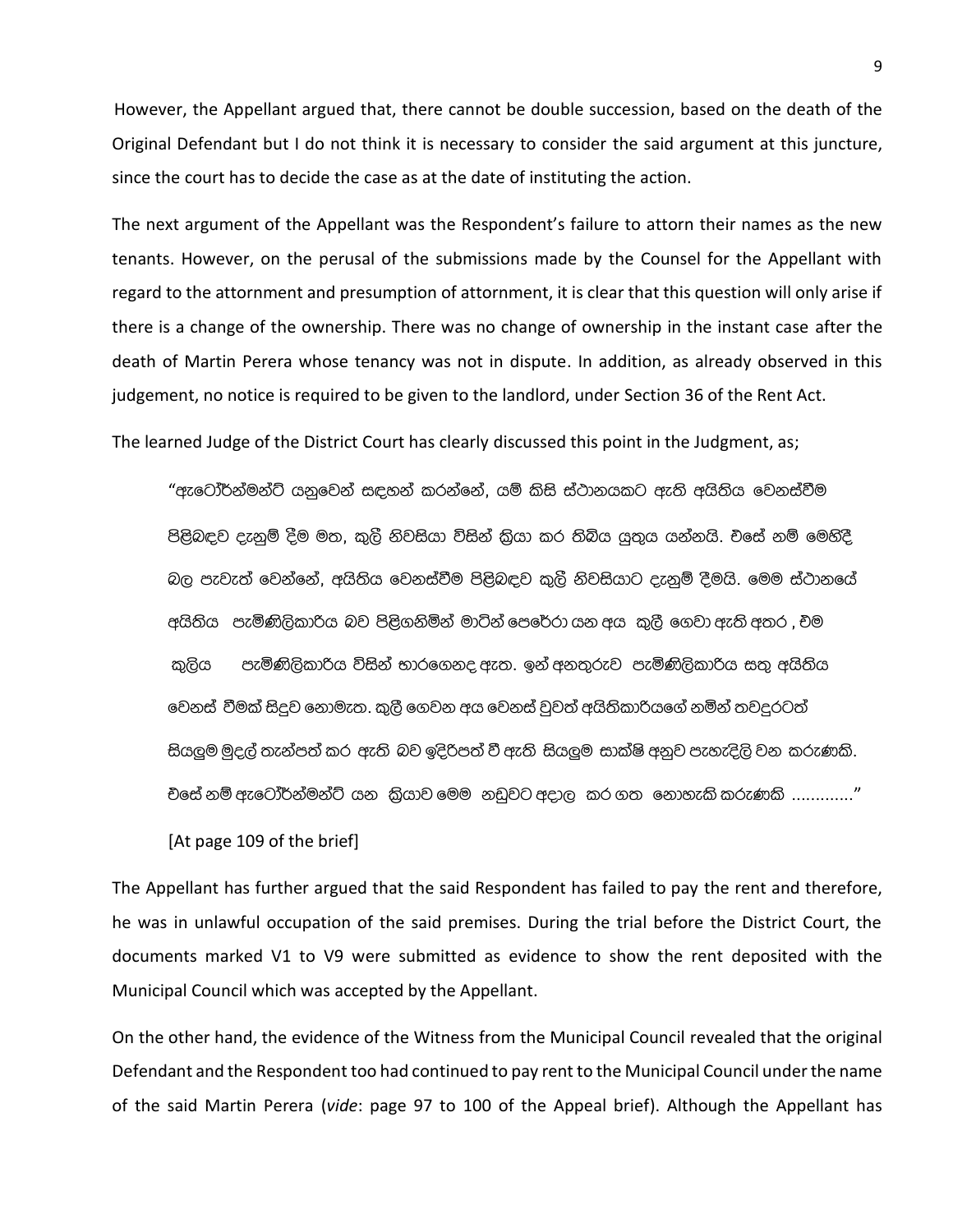collected the rent deposited by said Martin Perera, she did not collect the rent deposited by the Respondent in the absence of a new contract between the Appellant and the Defendant.

In this regard the Appellant took up the position that the original Defendant as well as the Respondent have failed to pay the rent in their names and therefore, she refused to accept those payments.

The situation which had arisen in the instant case can be considered under the provisions of Section 36 (3) of the Rent Act which reads as follows;

"the Landlord of any premises referred to in subsection (I) shall make application, to the board for an order declaring which, if any, of the persons who may be deemed to be the tenants under subsection (2) shall be the person who shall for the purposes of this Act be deemed to be the tenant of the premises."

The above requirement under the Rent Act was discussed by *Sarath N Silva* J in *Abdul Kalyoom and Others Vs. Mohomed Mansoor* **(***Supra***)** as follows;

"Under the section 36 (3) of the Rent Act the landlord is obliged to apply to the Rent Board for an order declaring which if any of the persons who may be deemed to be tenants under subsection 2 shall be the person who shall for the purpose of the Act be the tenant. In every situation where prima facie there are one or more persons eligible to succeed to the deceased tenant on the stipulated criteria the landlord is obliged to make an application to the Board for a determination.

The Board has exclusive power to make positive order declaring that a person who is qualified to succeed to the deceased tenant on the criteria stipulated in Section 36 (2), is the tenant for the purpose of the Act or to make a negative order declaring that no such person will succeed the deceased tenant. Consequently, an action filed by a landlord in the regular courts, without making an application to the Board, will fail, if it is established that any of the Defendants may be deemed a tenant of the premises in terms of section 36 (2)"

In this regard, it is also necessary to consider the provisions of Section 36 (6) of the Rent Act. The said provisions reads thus;

"Notwithstanding anything in any other provisions of this Act, the landlord of any premises referred to in subsection (1) shall not be entitled to institute any action or proceedings for the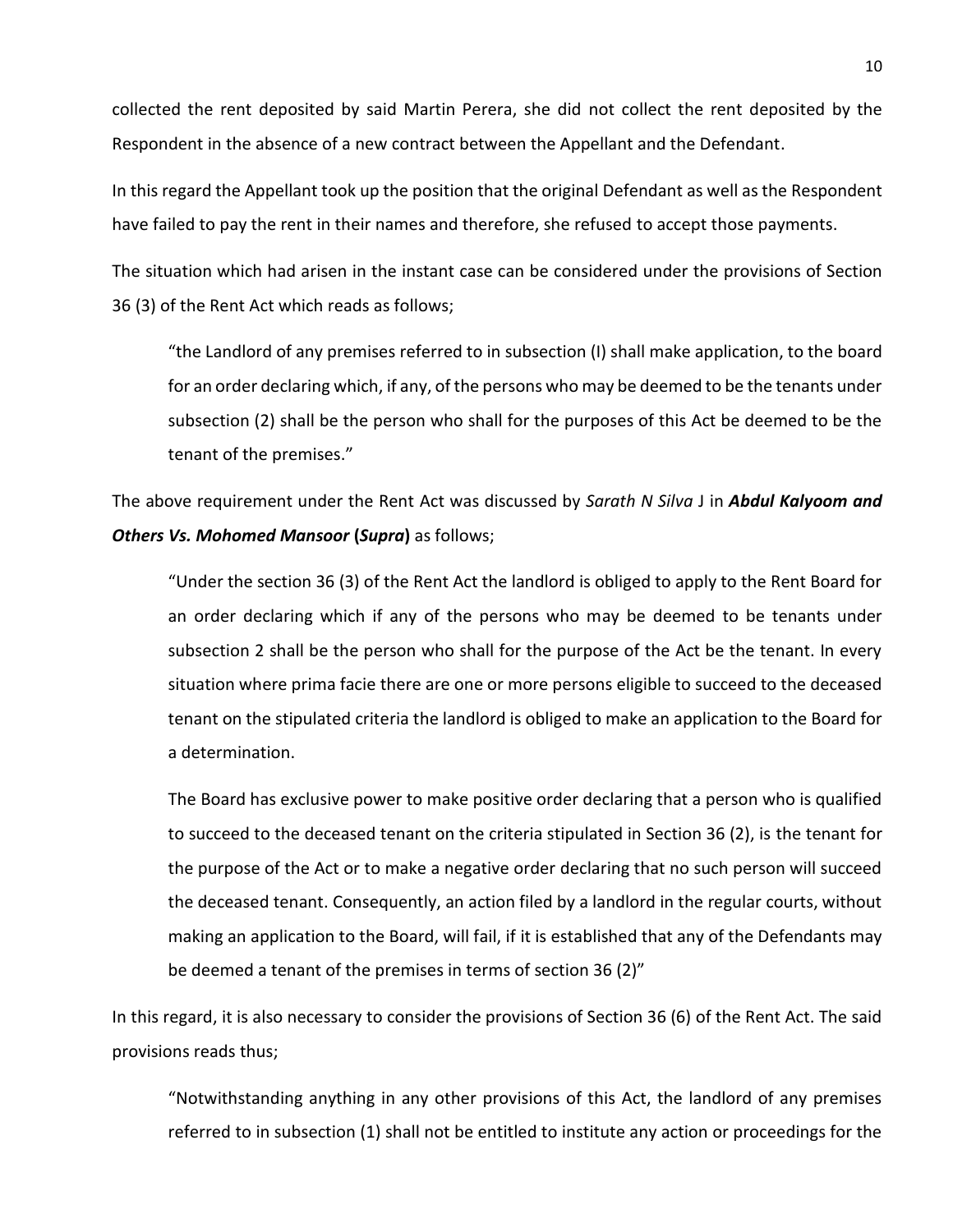ejectment from such premises of any person referred to in subsection (2) of the ground that the rent of such premises has been in arrear for any period ending on the date on which the board made order under subsection (4)."

When considering the above provisions of the Act, specially, sections 36 (1), (2), (3) and (6) it appears that the Appellant had failed to follow the provisions of the Act after the death of Martin Perera, even though he had accepted that Martin Perera was his tenant whilst giving evidence before the District Court. In those circumstances the Original Defendant and/or the Respondent cannot be found fault for making the payment in the name of the deceased tenant Martin Perera.

The succeeding tenants are also entitled to make payments with the authorized person as stipulated in Section 21 of the Rent Act.

In these circumstances it is useful to consider the provisions of Section 21 of the Rent Act which relates to the payment of rent by a tenant.

**Section 21** states as follows;

- (1) The tenant of any premises may pay the rent of the premises to the authorized person instead of the landlord
- (2) ……….
- (3) Where the rent of any premises is paid to the authorized person, the authorized person shall issue to the tenant of the premises a receipt in acknowledgment of such payment, and shall transmit the amount of such payment to the landlord of the premises. It shall be the duty of such landlord to issue to the authorized person a receipt in acknowledgment of the amount so transmitted to him
- (4) In this section, "authorized person", with reference to any premises, means the Mayor or Chairman of the local authority within whose administrative limits the premises are situated or the person authorized in writing by the Mayor or Chairman to receive rents paid under this section or where the Minister so determines the board of the area within which the premises are situated.

Accordingly, it is possible for a tenant, in the event of the landlord refusing to accept rent, or for any other cause, to pay the rent of the premises to the authorized person instead of the landlord. Payment of the rent to the authorized person shall be deemed to be payment to the landlord. Further, this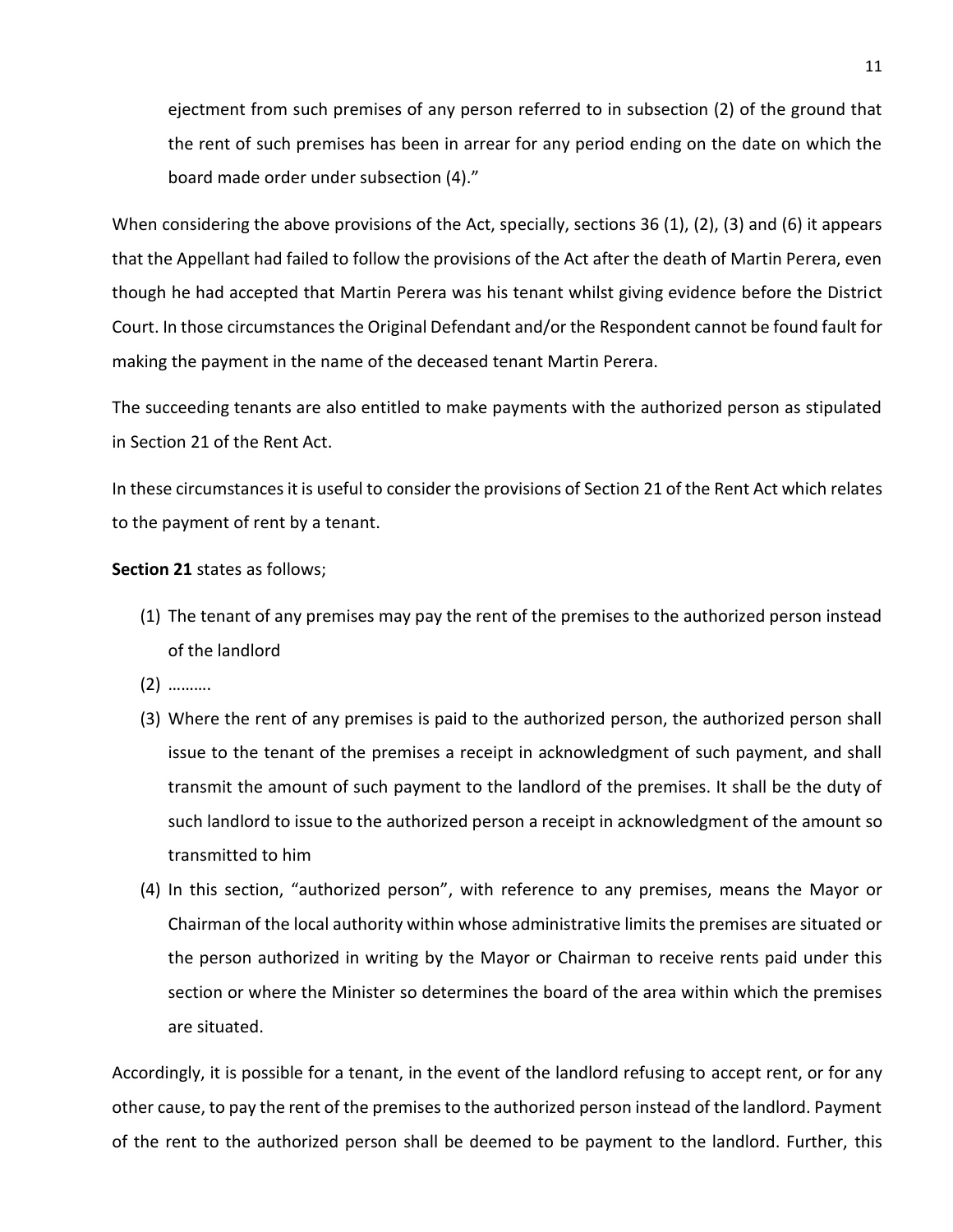section does not stipulate that the rent should be paid in the name of the personal representative or the deceased tenant. The facts of the instant case reveal that the original Defendant and the Respondent too had continued to pay the rent to the authorized person under the name of the deceased tenant since the land lord had refused to accept the Rent even from the tenant Martin Perera when he was alive. Therefore, it is incorrect to argue that the original defendant as well as the Respondent had failed to pay the rent, when they deposited the rent with the authorized person in the name of the deceased tenant Martin Perera.

In the case of the *Husseniya Vs. Jayawardena and Another 1981 (1) SLR 93* **SC,** it was held that, when depositing rent in the Municipal Council, it has to be paid in the name of the tenant or on behalf of the tenant. [Vide: *DMJ De Silva Vs. Mallika Perera 1989 (2) SLR 352*]

Accordingly, it is crystal clear that the original Defendant and the Respondent were the lawful successors to the tenancy, Martin Perera. Upon the death of the tenant, continuance of the tenancy is statutorily recognized and there is no requirement to attorn their names as new tenants.

When considering the material already discussed in my judgement, it is clear that the Respondent was successful in establishing before the District Court that the Defendant was the statutory tenant of the Appellant and therefore entitled to continue with the tenancy agreement and therefore to continue as the tenant of the Appellant. In the said circumstances, it is further observed that the Appellant was not entitled to bring a suit to vindicate title and therefore it is misconceived in law.

When coming to the above conclusion I am further mindful of the decision in *Hewamallika Vs. Soma Munasinghe (1982) 1 SLR 339*, where *Soza J* has observed;

"…..As it would appear, the Plaintiff filed the present action without any prior demand. Hence the defendant's pleading that she is not aware of the plaintiff's title is justified. The Plaintiff really stands in the shoes of his father as landlord and is therefore not entitled to bring a suit to vindicate title. Presently the defendant has acknowledged plaintiff's title. It is not denied that rents due in respect of these premises are being paid in the plaintiff's name to the Colombo Municipality. The defendant's contention that she is the tenant of these premises under the plaintiff is entitled to succeed. She is entitled to the protection of the Rent Laws. In any event tenancy has not been terminated. In these circumstances a vindicatory suit is misconceived and does not lie."